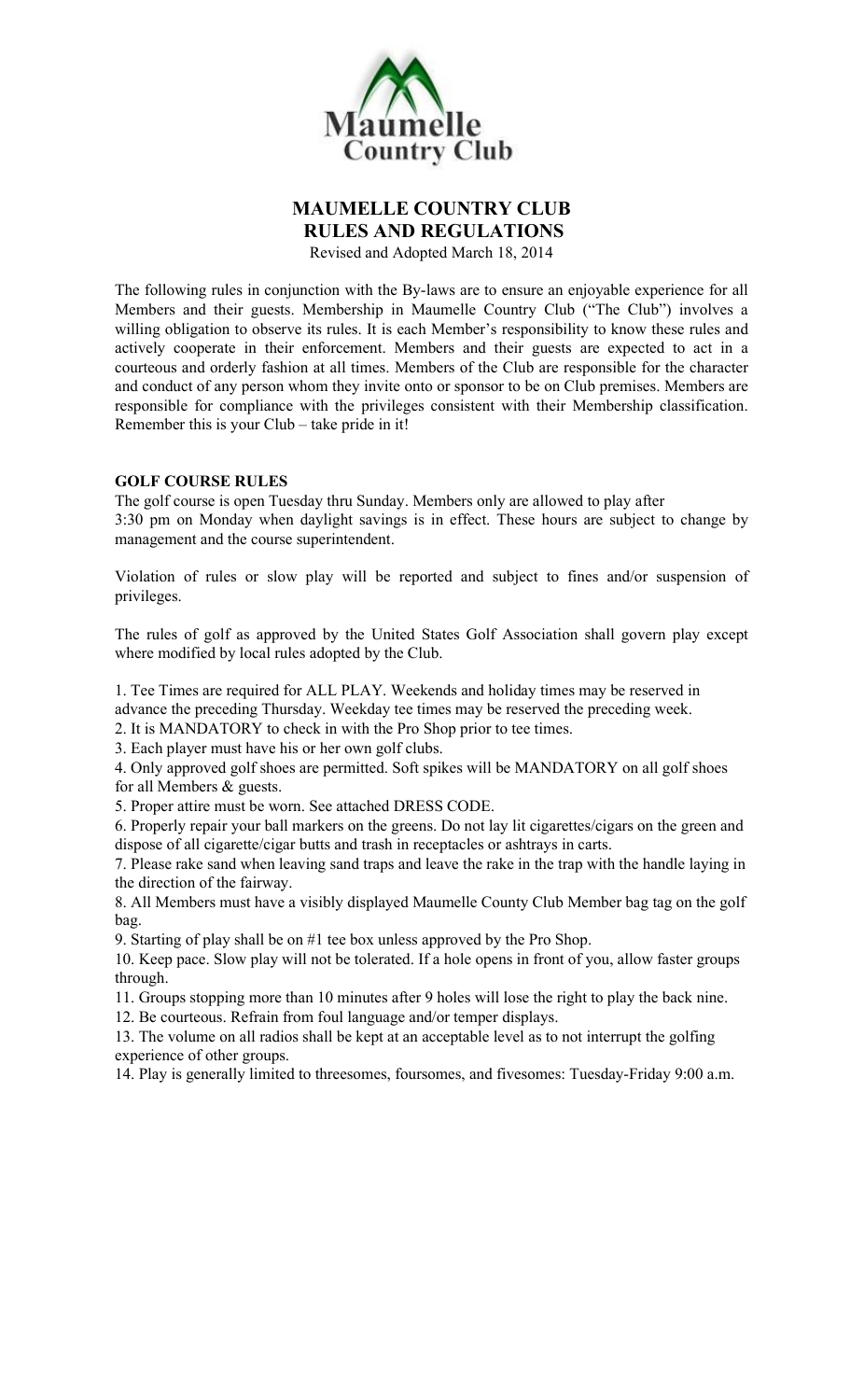to 1:30 p.m. Saturday, Sunday and Holidays until 3:00 p.m. At other times, twosomes and singles are permitted but should not expect to play through regular groups. Sixsomes may be permitted during the off season (Nov-Mar) and are only permitted during light play and only at the discretion of the Pro.

15. Pets are not allowed on Club property (including golf course) during normal golf hours. Members are responsible for the behavior of their pets and for cleaning up after them. 16. Wednesday is designated Ladies Day. Starting times may be limited to ladies only until 12

noon. On days of light play, the Pro may allow other groups to play as long as they do not interfere with the ladies; however, the Pro is instructed to leave two

(2) open tee times ahead of the first ladies group. Once a month, at his discretion, the Pro may "flip the course" with Wednesday play beginning on hole #10. From November 1st to March 1st when the Maumelle Women's Golf Association is not in competition, ladies receive priority tee times on Wednesday mornings. In cases where Wednesday is approved for tournaments, another day will be designated Ladies Day

17. Junior's, age 17 and under with handicaps of 19 or over, may not play until 3:00 p.m. without approval from the Pro Shop. An adult must accompany Children under 12.

18. Members must register their guest(s) with the Pro Shop **prior** to starting. Members are allowed no more than four (4) guests at any one time without approval from the Pro Shop. On Saturday, Sunday and Holidays, guests must play with a Member. Guests are limited to play golf no more than two (2) times in any calendar month with the exception of out of town guests as defined by the Club's Non-Resident membership terms Unaccompanied guests must register with the Pro Shop.

19. All outside groups, tournaments or exhibitions of 40 persons or more must be approved by the Board of Directors..

20. Members are reminded that food and beverage sales are an important part of the Club's revenue stream and are encouraged to patronize the Club as much as possible for the purchase of these items. Guests and non-members are prohibited from bringing outside food and beverages onto MCC property.

21. Holidays when the Club is closed: Guests are required to pay green fees. Club policy requires Members to contact the Pro Shop if they intend to have any guests play. Guest fees must be paid in advance. Members violating this policy will be fined \$100.00 for each non-paid guest. Any violators playing without a Member will be considered to be trespassing and the local authorities will be called. Rental carts are not available.

22. Walkers and joggers are not permitted on the golf course during golf hours. Bicycles and motorized scooters are not allowed at any time except when taking the most direct route to or from the clubhouse.

23. Practice areas designated are for practicing golf only – other activities are not permitted. Practice on the golf course is not allowed.

24. The golf course shall be for playing golf only. Children may not use it as a playground. Other activities are prohibited.

25. Mulligans: Mulligans will not be allowed off #1 tee box or during heavy play.

26. The Golf Course Superintendent has the authority to close any or the entire course he deems necessary for maintenance or adverse weather. Members shall abide by any restricted area marked by stakes, ropes or other methods and shall not move or remove such markers.

27. Players are to play from proper tee markers as follows and are not to move markers: Black: Tournament Blue: Championship White: Membership Red: Women Green: Senior

28. Members wishing to reciprocate charges back to Maumelle Country Club from a reciprocal club may request a letter of Membership verification from the club office.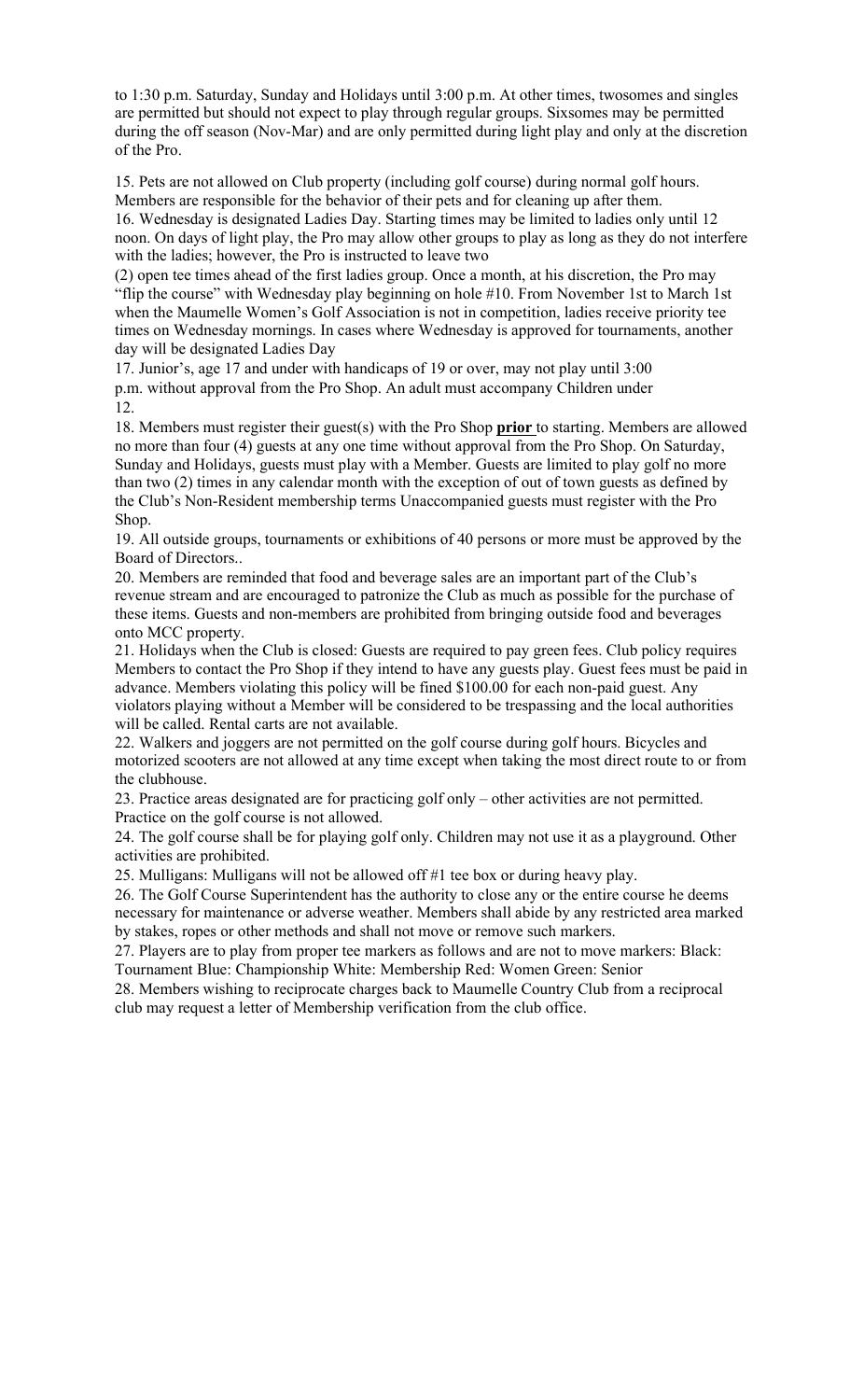# GOLF CART AND CART PATH RULES

1. Drivers must be of at least sixteen (16) years of age and the holder of a valid driver's license to operate a rental cart. Operators of a private cart must be of at least sixteen

(16) years of age and the holder and in possession of a valid driver's license.

2. Privately owned carts are permitted with an executed trail fee agreement and visible, valid cart sticker.

3. All other carts must be rented through the Pro Shop prior to play.

4. Rental carts are not permitted to leave the club property.

5. ALL carts are restricted to two riders and two bags.

6. Carts must be used for all outside play and guests playing without a Member.

7. Any damage to rental carts will be the responsibility of the person to whom the cart was rented.

8. Carts must remain on cart paths at all times when CART PATH ONLY signs are posted. When the Course Superintendent allows the 90-degree rule, carts may be driven on the cart path until even with their ball, then driven 90 degrees to ball and return 90 degrees to the path. For those with handicaps, please see attached HANDICAP RULES.

9. CARTS ARE NEVER TO BE DRIVEN OFF THE CART PATH WITHIN 30 YARDS OF A GREEN OR TEE BOX.

10. CARTS ARE TO REMAIN ON CART PATH ON ALL PAR 3 HOLES.

11. Members with private carts are required to carry sand buckets on their carts and fill in fairway divots.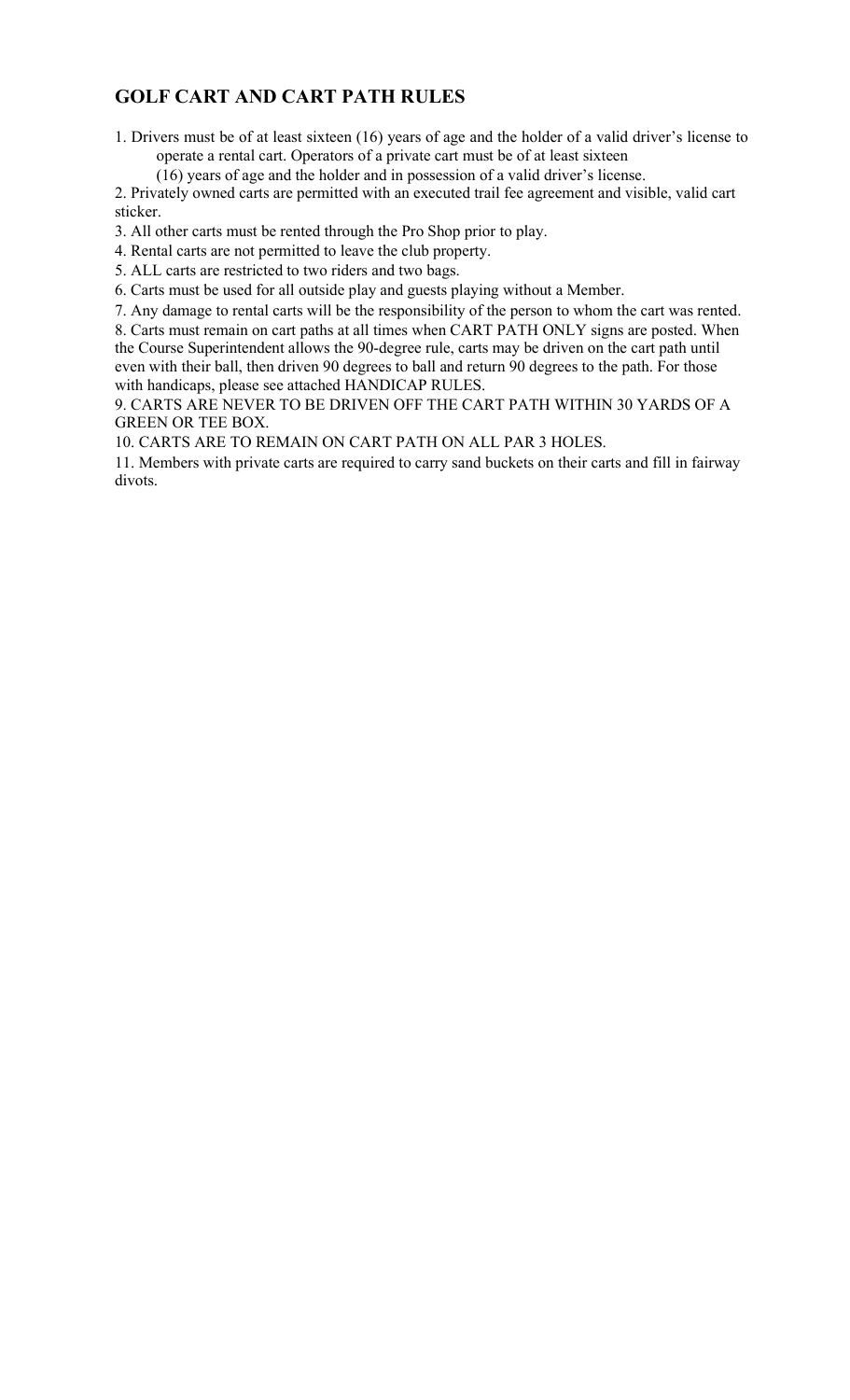# POLICY FOR MEMBER OWNED CARTS

### 1. FEES:

a. Trail fees are billed at December 31 of each year and due by the  $15^{^{\text{th}}}$  of January or paid in installments as approved by the Board of Directors.

b. Cart privileges will be suspended if trail fees are not paid by the due date.

c. No refund of trail fees will be made due to sale of golf cart or termination of Membership.

d. Trail fee is prorated on an annual basis for first time cart owners only. Subsequent years must be paid based on a full year.

### 2. APPEARANCE AND MECHANICAL CONDITION:

a. As of January 1, 1999 all privately owned carts purchased after January 1, 1999 will be electric carts.

b. Carts should be in a well-kept appearance (no broken wind shields, ragged upholstery, bent frames, loose parts, etc.)

c. Mechanical condition should be such that noise levels are low; brakes, clutch and mufflers should be in good working order, and carts should have no fluid leaks (oil, transmission fluid, gas, battery, etc.)

### 3. REGISTATION:

a. Trail fee agreement must be signed and on file in the club office.

b. Current year sticker must be applied to the front portion of the cart.

### 4. OPERATION:

a. Private Carts operated without payment of the annual trail fee and displaying the appropriate cart sticker are subject to the normal rental cart charge for Club fleet carts.

b. Operator must be of at least sixteen (16) years of age and the holder of and possession of a valid driver's license. If operator is under sixteen (16) years of age, he/she must be accompanied and supervised by an adult.

c. Operator must observe all rules regarding operation of golf course and golf carts: staying on paths, roughs, and 90-degree rule on fairway.

d. Private owned carts must be checked in through the Pro Shop. Cart owners are responsible for registration of all guests.

5. GUEST/NON-CART OWNER CLUB MEMBERS:

a. Any club Member who does not own a cart must pay a rental fee when riding in a private owned cart.

b. Private owned carts may not be loaned to Members who do not own cart without payment of a rental fee.

c. Private owned carts may not be loaned to guests (owner must be with guest) without payment of a rental fee.

d. If two private cart owners ride together, there will not be a cart rental fee.

e. Owners of private carts paying trail fees will be permitted to have a single guest and pay onehalf (1/2) the normal cart fees. This rule is applicable only when the guest pays a normal guest fee. When no guest fee is paid (i.e. tournaments or special promotions with discounted guest fees or no guest fees), regular cart rental fees will be charged for guest riding in Member owned carts.

6. MAUMELLE CITY ORDINANCE #829, stated in part as follows, must be observed by all cart owners:

Section 1: Chapter 82. Traffic and Vehicles, Article I. In General, Section 82-5. Operation of golf Carts, of the Maumelle City Code is hereby amended as follows.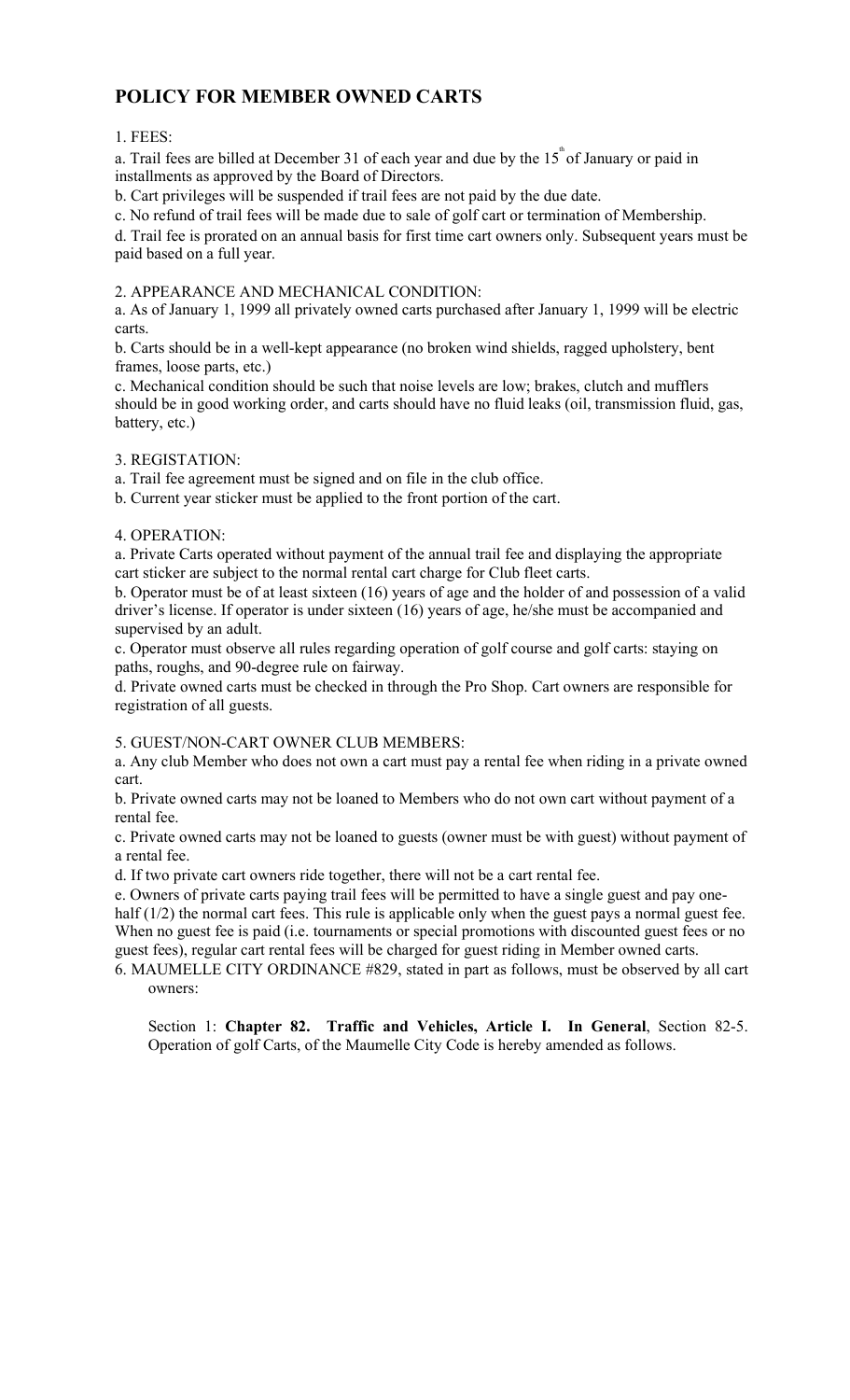### Sec. 82-5. – Operation of golf carts.

- (a) Operation upon city streets. Pursuant to A.C.A. & 14-54-1410, golf carts may be operated by the owner upon the city streets as set forth in this section. Passengers are limited to the maximum number of passengers suggested by the manufacturer or for which there are distinct seating locations, whichever number is less.
- (b) Operation without licensing authorized. Any owner of a golf cart or his/her immediate family members over the age of sixteen (16), may operate his golf cart upon the city streets without such cart's being registered or licensed under the applicable section of motor vehicle registration and licensing statutes and ordinances of the city.
- (c) Operation limited. Operation of golf carts is not authorized on any city street which is also designated as a federal or state highway or as a county road.
- (d) Limited. Operation of a golf cart is authorized by the owner of such cart or  $his/her$ immediate family members over the age of sixteen (16), on city streets. The operator must be at least 16 years of age and have in his possession a valid operator's license.
- 7. ALL RULES PREVIOUSLY STATED IN SECTION "GOLF CART AND CART PATH RULES" ARE APPLICABLE TO PRIVATE CART OWNERS.

### DRESS CODE

Members, guests and visitors of Maumelle Country Club must be properly attired when using the facilities. The following dress code will apply to everyone over the age of eight (8) years old. Anyone not adhering to this dress code will be respectfully asked to leave the premises.

#### Females:

Skirts, slacks or shorts of a modest length are acceptable. No gym shorts, jogging shorts, cut-offs or biking shorts. For golf: no jeans or jeans shorts are allowed. Shirts with or without collars and/or sleeves are acceptable. No halter-tops, strapless or low-cut tops are allowed. When using the pool area, please put a cover-up and shoes on before entering the clubhouse.

#### Males:

Slacks or shorts of modest length are acceptable. No gym shorts, jogging shorts, cut-offs or biking shorts. For golf: no denim clothing is allowed.

No tank tops, muscle shirts, T-shirts, sleeveless shirts or undershirts will be worn on the premises. For golf: males must wear collared shirts or appropriate golf mock collar shirts with the tails tucked in.

Must have on a shirt and shoes at all times.

### HANDICAP FLAGS RULES AND REGULATIONS

CRITERIA: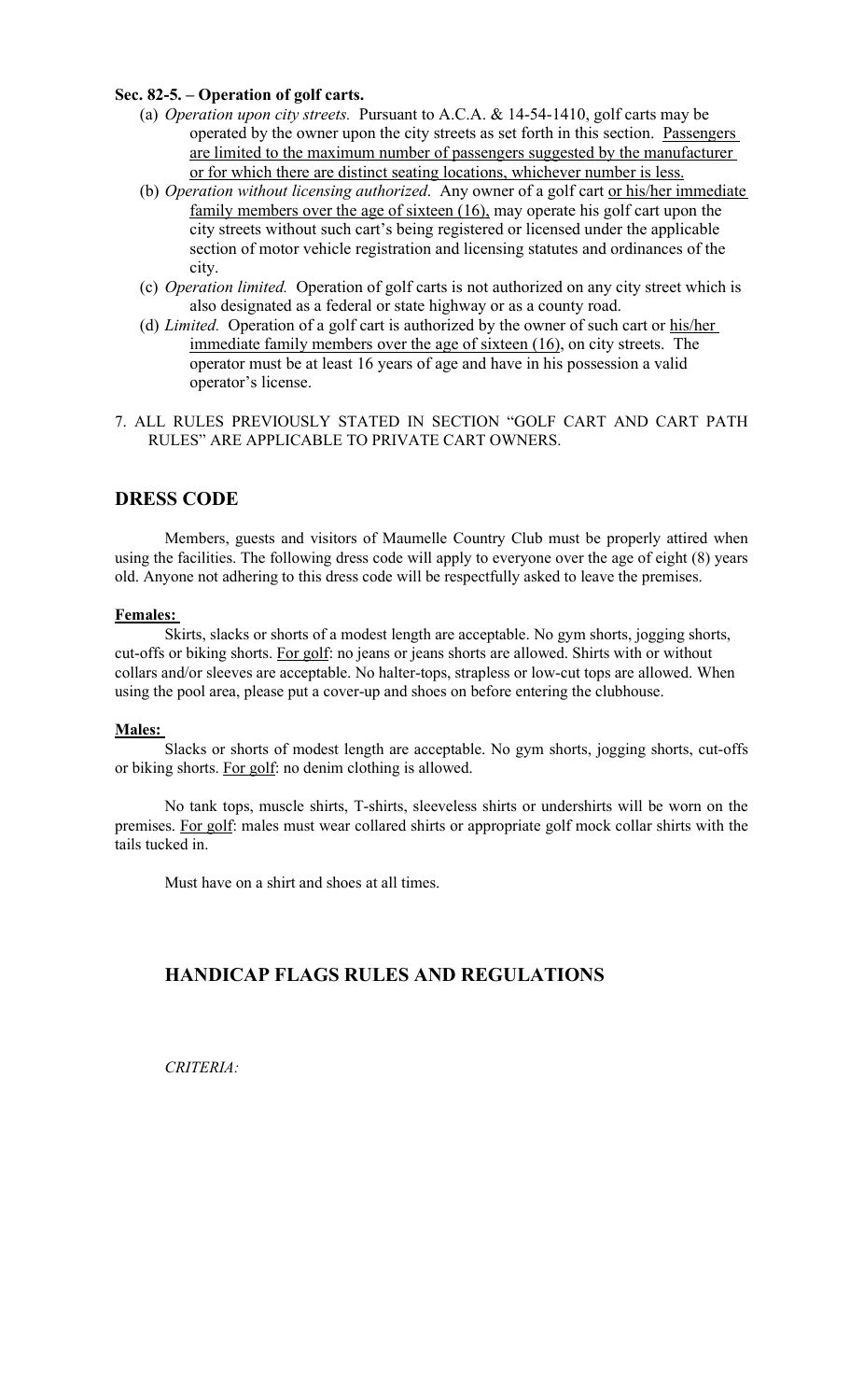- 1 A completed annual Handicap Flag Form filed with the Pro Shop..
- 2 Flags will only be issued when carts are designated to be "path only".

### RULES:

- 1 Carts must remain on the cart paths on all par 3 holes.
- 2 Handicap person is allowed to go to his or her ball only.

3 Once an individual is approved for a handicap flag, the flag will be issued by the Pro Shop daily and must be returned to the Pro Shop on the same day issued.

# **CLUBHOUSE**

The hours of operation of the clubhouse and other Club rooms shall be determined by the Club and may be adjusted seasonally as Member usage dictates. (see monthly newsletter for current operating hours in effect.)

The club may be kept open later on special party nights with approval of the management.

When a legal holiday falls on Monday, the club will be open with the following day (Tuesday) designated as the closed day.

The entire club will close Thanksgiving Day, Christmas Eve and remain closed Christmas Day. The entire club will close New Year's Day.

It is mandatory that Members and guest leave the Club's premises within 30 minutes after closing hours. The manager will have the authority to clear the building and grounds after closing.

## GENERAL CLUBHOUSE AND GROUND RULES

1. Committee chairman and committee members, before proceeding with plans and schedules for club activities must have advance approval from the Board of Directors or Club Manager. All alterations and / or improvements to Club facilities or grounds by any member or organization must be approved in advance by the Board of Directors. No taping, tacking or other adhering materials shall be placed on Clubhouse walls without the express consent of the General Manager.

2. In order to obtain food and beverage service, Members must sign his or her name and club number to the charge ticket. Anyone signing another Member's name to the charge ticket, shall not only sign his own name, but also be responsible should the other Member concerned repudiate it.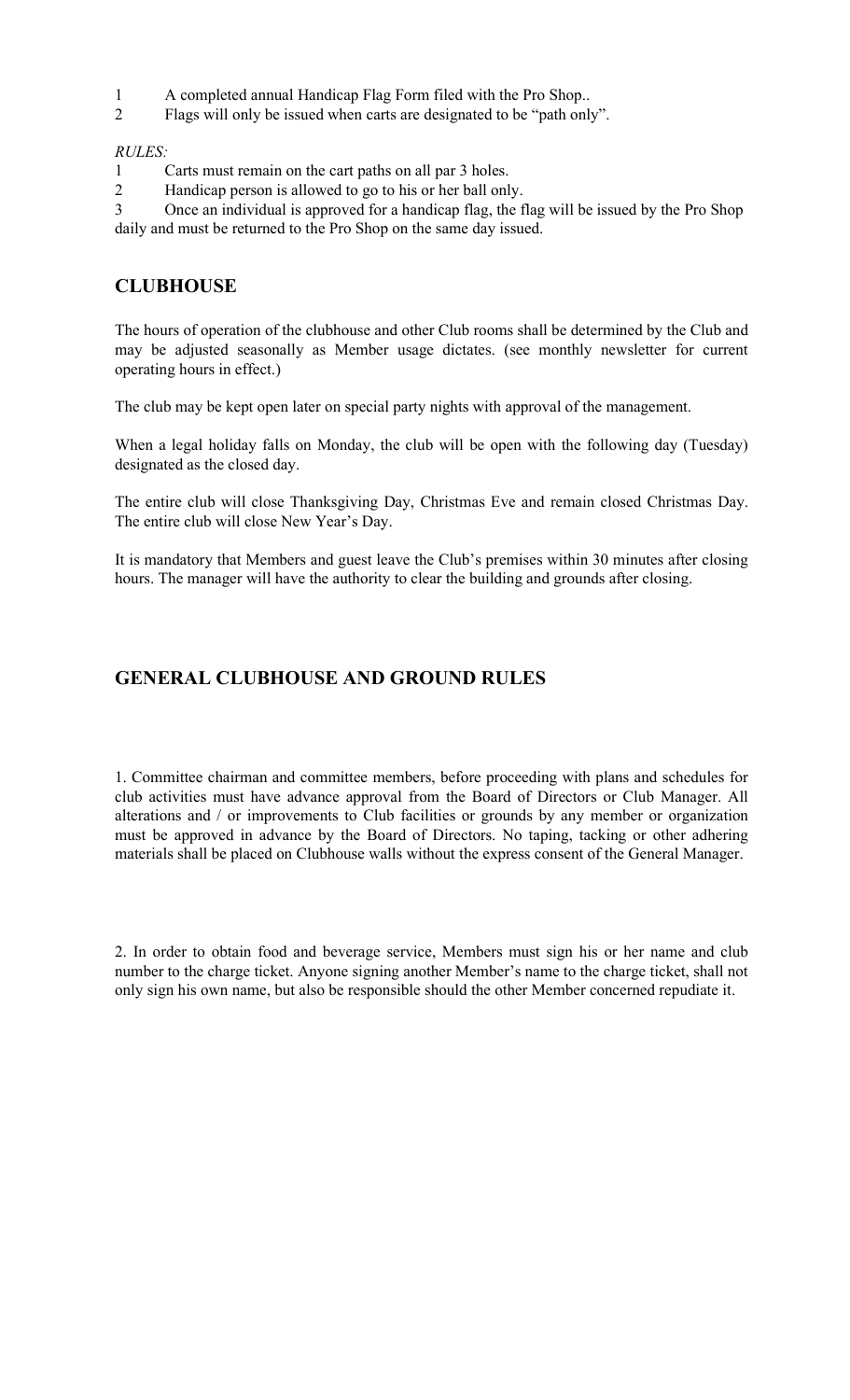3. Fictitious identification of any individual's age, name or club number is subject to immediate board action. Any Member or child of a Member, who intentionally signs a fictitious name or number to a charge ticket, shall be subject to board action.

4. Only a bona fide adult Member of another country club may sign a charge ticket. They must first register with the business office and reciprocity will be verified by office personnel. Reciprocity will only be made with bona fide private country club.

5. No person under 21 years of age may be served an alcoholic beverage. Even with parental consent, state law prohibits the service of alcohol beverages to minors.

6. Club employees, when on club duty, must not be sent off the club's premises on private errands or ordered to perform duties outside the clubhouse without consent of the Club Manger.

7. Club property destroyed, broken or damaged by a club Member or anyone of his family of guest, must be paid for by said club Member. (Also, see section on Major Rule Infractions, Destruction Of Property).

8. Club property of any description shall not be loaned, rented, or removed from clubhouse or club grounds without prior arrangements being made with the Club Manager.

9. No purchase in the name of the club shall be made by the club, club Member or any employee except for club use only, and then, only by approval from club management.

10. The club will not be responsible for the loss of any money, jewelry clothing, equipment or other property sustained by Members or guest. The leaving of articles of value in clubhouse, on club grounds or with club employees will be at the owner's risk.

11. Members are reminded that food and beverage sales are an important part of the Club's revenue stream and are encouraged to patronize the Club as much as possible for the purchase of these items. Guests and non-members are prohibited from bringing outside food and beverages onto MCC property.

12. Any serious complaint as to food or beverage should be made to the Management or Members of the board. Members are encouraged to discuss any complaints in private and never in front of guests or other Members. At no time should a Member enter the kitchen for the purpose of registering a complaint to kitchen employees. Neither are Members or others allowed to go into the kitchen or behind any of the beverage bars for service.

13. No ladies, other than authorized personnel in the performance of their job responsibilities, shall enter the Men's Locker Room at any time other than announced Club events.

14. No men, other than authorized personnel in the performance of their job responsibilities, shall enter the Ladies Locker Room at any time.

15. No one under the age of 18 shall be allowed to enter the Men's Locker Room unless accompanied by a parent or adult.

16. Minors, while allowed in the Mixed Grill for dining, shall not at time be allowed to sit at the bar.

17. All persons attired in swimsuits are restricted to the swimming pool area. When through swimming, swimmers must dress before leaving the pool area. (This rule does not apply to those going directly to their cars and immediately leaving the club grounds).

18. Members purchasing beverages, whether in bottle, cans or glasses, shall not throw containers or any other trash on the Club's grounds, golf course, or discard it on the Clubhouse grounds, or golf course, or discard same on the clubhouse floors In case of children, the Member parent will be responsible. Members are also requested to place beverage containers, papers, empty cigarette packages and other waste in convenient receptacles provided.

19. Any Member who fails to conduct himself/herself in gentleman/ladylike fashion will be subject to the severest of penalties as imposed by the Board or Rules Infraction Committee, including permanent suspension, depending upon the gravity of the charges (see Major Rule Infraction).

20. The Board of Directors and/or Management reserves the right at all times to restrict or change the regulations regarding the serving of beverages and food, including the prices to be charged. 21. Private property destroyed, broken or damaged by a club Member or anyone of his family or

guest is the responsibility of said club Member (broken windows i.e.).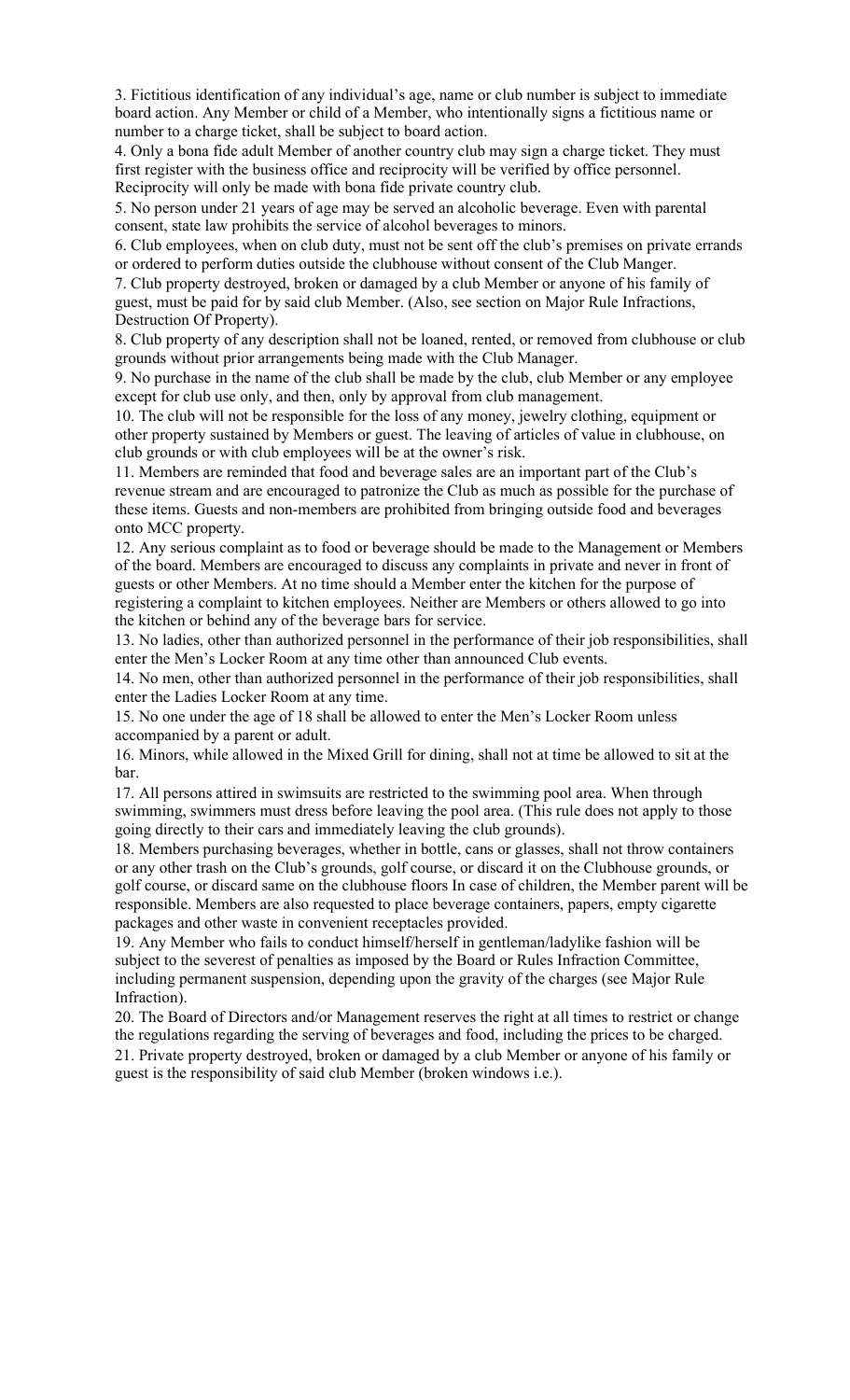22. Members are responsible for the conduct of their guest and the children of their guests,

whether accompanied or non-accompanied, at all times on club premises.

23. Parents are responsible for the conduct of their minor children.

24. No pets of any kind shall be allowed in the clubhouse.

25. No smoking is allowed by minors while on Club premises. Minors caught smoking on club premises will be told to leave immediately. Minors are not to purchase tobacco products from the clubhouse.

26. Children and teenagers should be supervised and are not to play any place within the Clubhouse in a manner which would be disruptive to the enjoyment of the Club by other Members. Those using the facilities should do so in a quiet and orderly manner.

27. Harassment, sexual, verbal, physical or other abuse of Club staff will not be tolerated. Sexual harassment includes, but is not limited to, unwelcome sexual advances, verbal or physical conduct of a sexual or similarly offensive nature, offensive comments, innuendoes and other sexually oriented statements. Verbal harassment / abuse includes, but is not limited to, the use of profanity toward a staff Member.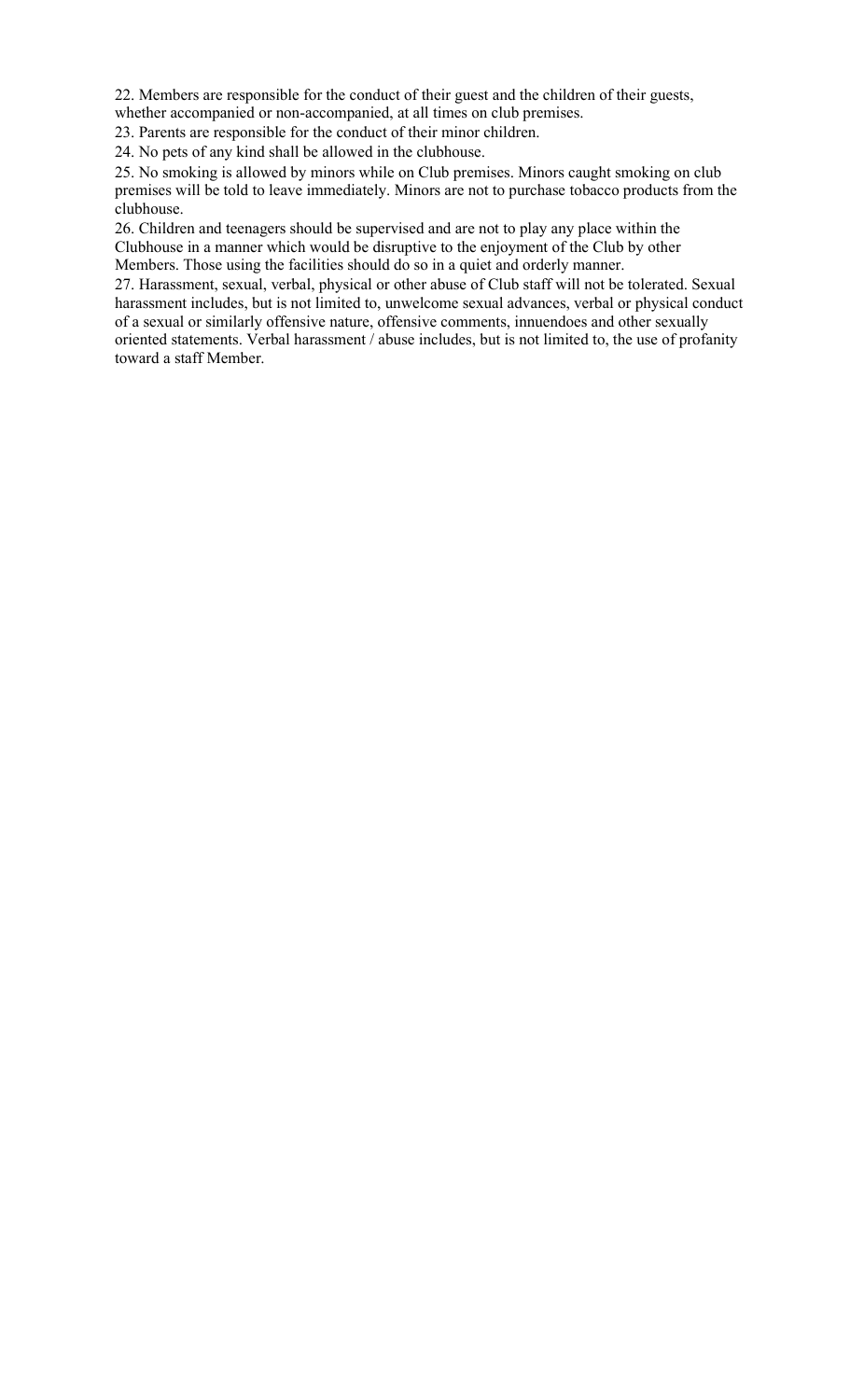### PARKING OF ALL VEHICLES

28. Members and guest must comply with all clubs' "No Parking Signs" and "Directional Signs". Automobiles must be parked only in parking lot. Parking on Club Manor Drive is prohibited. Only cars with handicapped stickers are allowed to park in handicapped spots in front of clubhouse in circle drive. Automobiles are not to be parked in front of clubhouse at any time or for any reason except some specific emergency. Members or guests' automobiles are not to be parked in any driveway except temporarily for loading or unloading of passengers. Members are not to park their automobiles in such a manner as to block other Members' of persons' automobiles. Members shall not drive at a reckless or unsafe speed within the limits of the Club grounds.

29. Bicycles, motorcycles or other means of conveyance have appointed places in which to be parked in the front parking lot. Bicycle racks are provided. They shall not be parked in the front entrance of the Clubhouse, end entrances to the Clubhouse, or the parking lot behind the Clubhouse. Such vehicles will be left parked until leaving the Club grounds. No motorbikes, mopeds, motorcycles, or bicycles shall be driven indiscriminately about the ground.

30. Handicap Parking is designated in the front parking lot and handicap building access is designated immediately south of the front entrance. These areas are clearly marked. Any unauthorized vehicle found parked in a designated "handicap" space or any unauthorized vehicle obstructing access to the "handicap" building access, will be subject to a \$50.00 fine.

### **GUESTS**

31. Guest of Members or guest of Members' children must conform to the applicable Rules and Regulations of this Club while on club premises.

32. Guest cards extending to the use of the Club's facilities to non-Members for their use only will be issued upon the request of a sponsoring Member. Guest cards are not subject to renewal, nor will such cards be issued to the same guest more than twice within a one month period. In the use of such cards, guests shall legibly sign charge tickets with their name and the sponsoring Member's name and club number. Such tickets will be charged directly to the account of the sponsoring Member.

33. A Member desiring to entertain more than a very limited number of non-Member guests may do so by making arrangement in advance with the Club Management. In some instances, the Club Manager must have Board approval.

34. Any former Member or guest with unpaid indebtedness to the Club shall not be allowed as a guest at the club under any circumstances.

### RESERVATIONS

35. Special private luncheon and dinner parties must be arranged through the club office at least one week in advance. If canceled, the office requires at least a three-day notice.

36. Members must make individual reservations in advance for all special club parties and dinners. Members cancelling reservations for club parties must notify the Club office at lest two days prior to the function date or they will be billed in full.

37. All reservations for dinner parties and functions must be made through the Special Events Coordinator, Club Manager, or Business Office during Club business hours. Members are not to make reservations or arrangements for parties with the headwaiter, chef or other personnel. 38. The Club will accept no responsibility for decorations or other items used in conjunction with private functions. All decorations and accessories must be removed from the premises within 24 hours after the function.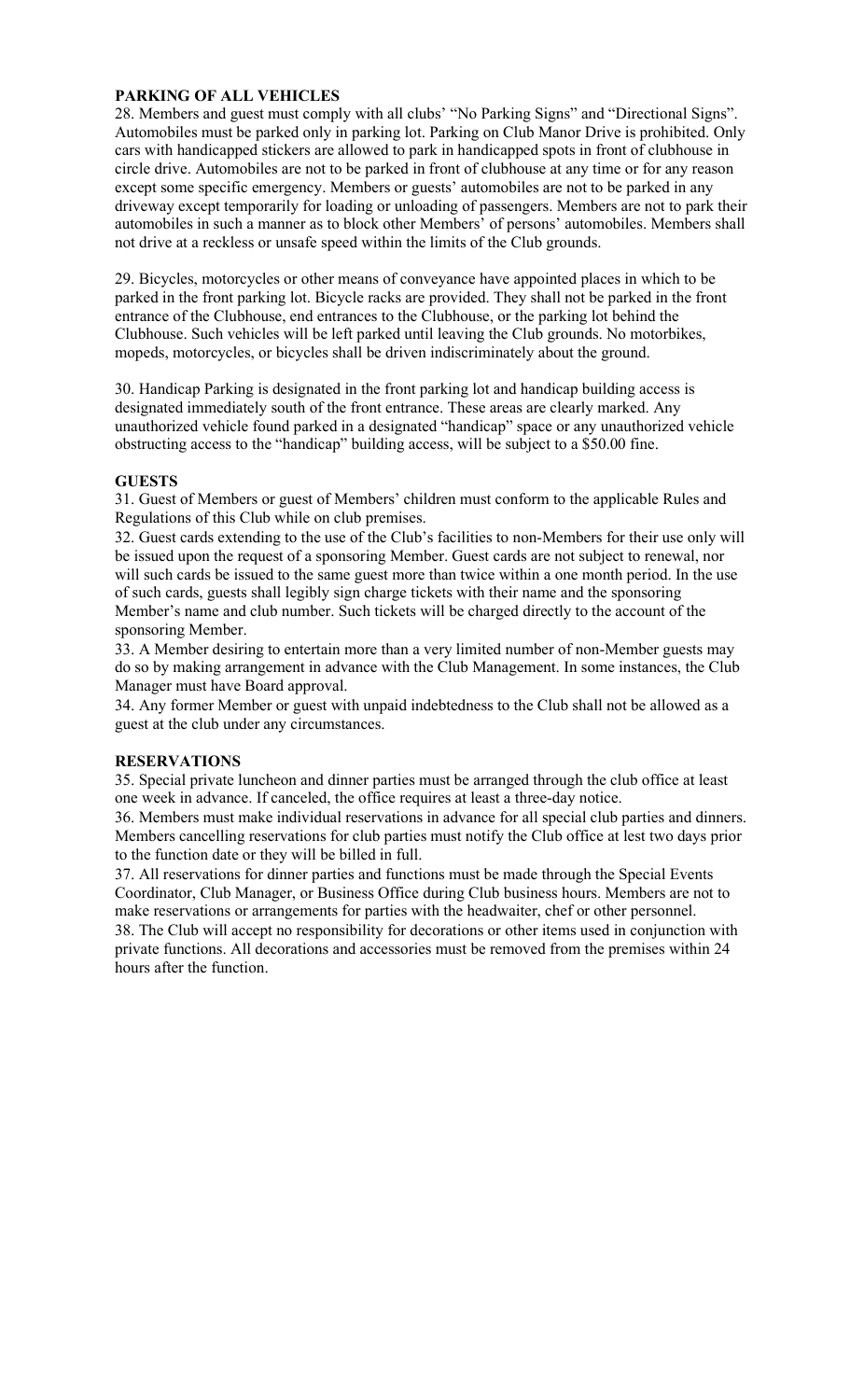## SWIMMING POOL RULES AND REGULATIONS

1. The pool hours of operation will be determined by the Board of Directors and posted in the Club's monthly newsletter. The pool may be opened without a lifeguard at certain times as noted by signs near the pool. Adult supervision is required when no lifeguard is on duty.

2. The pool will be closed on Mondays (or designated closed day when Monday is a holiday).

3. Members are required to sign in. Guest of Members must be signed in and be accompanied by the Member. Members are restricted to two guests per day unless management has given prior approval. Guest fees are as established by the Board of Directors.

4. Bathing suits must be worn in pool. No cut offs are permitted.

5. Children eight (8) and under must be accompanied by an adult or a responsible teenager babysitter who is a swimmer.

6. An adult must accompany children unable to swim the length of the pool.

7. Only one person will be allowed on the diving board at a time.

8. Rafts, tennis balls, and foreign objects will not be allowed in the pool, due to the size of the pool.

9. Horseplay, running and pushing will not be tolerated in the pool area.

10. Socializing with lifeguards while on duty will not be allowed.

11. Members are reminded that food and beverage sales are an important part of the Club's revenue stream and are encouraged to patronize the Club as much as possible for the purchase of these items. Guests and non-members are prohibited from bringing outside food and beverages onto MCC property. .

12. All individuals are urged to help keep the pool area clean. Please place refuse in containers provided. Smokers, please use ashtrays.

13. Individuals, upon request by lifeguard, must demonstrate their swimming abilities.

14. No diving off the board with floaters, etc.

15. Food must be consumed in designated area. Absolutely no food is permitted in the pool area.

16. No pets are allowed in the pool area.

17. Pool parties must be arranged with the Club offices or pool and tennis director. All swimming parties are required to have a lifeguard present.

18. Lifeguards will have the right to suspend from the pool and the pool area and individual not abiding by these rules. The lifeguard with approval of club management will decide length of suspension.

19. Before entering the clubhouse from the pool area, cover-up and shoes must be worn.

20. The pool will be cleared during times of inclement weather or anytime that lightning is in the area. The decision of the lifeguard(s) on duty is final.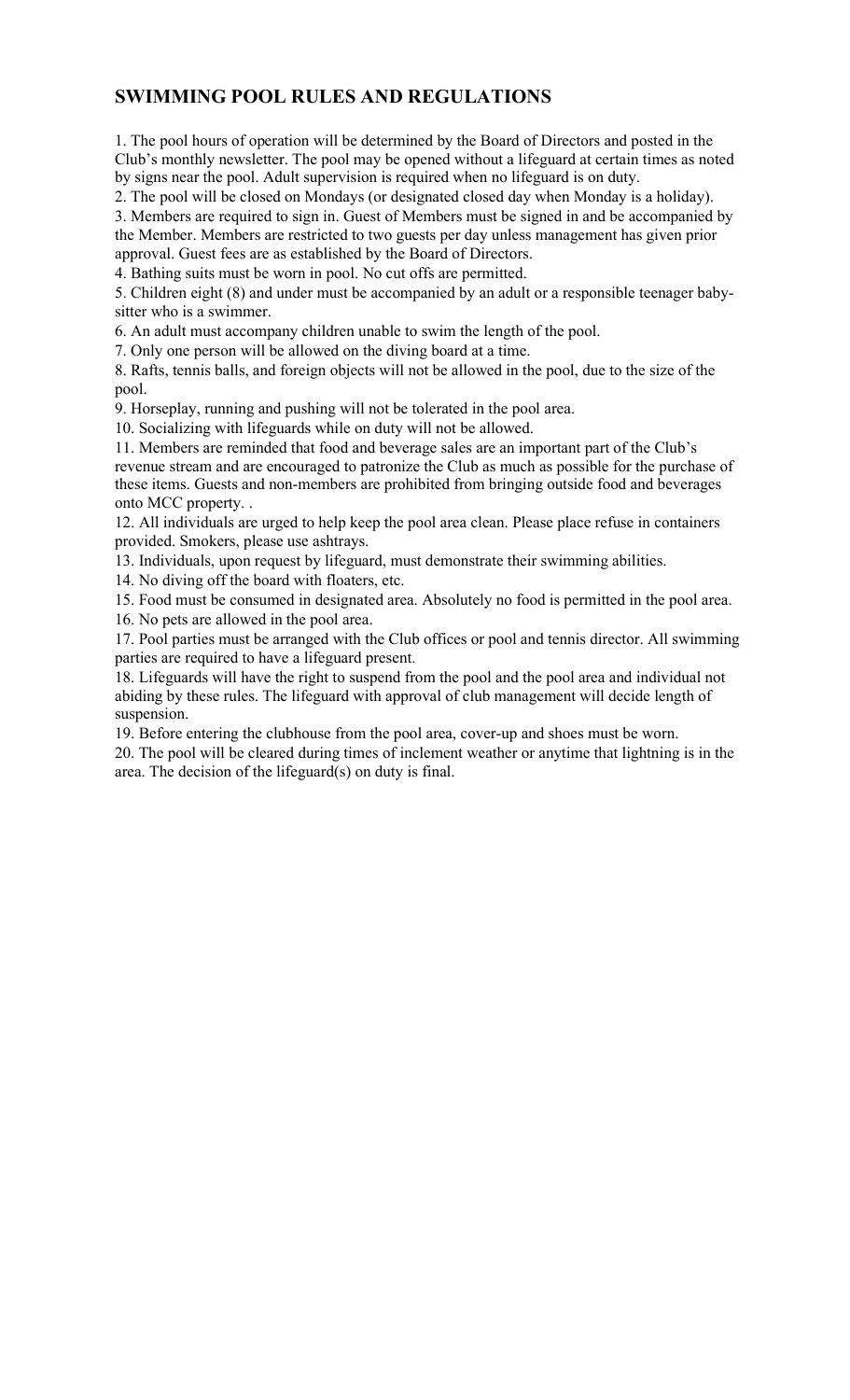## TENNIS COURT RULES AND REGUALTIONS

1. When the courts are full, play will be limited to one and half-hours, on a reservation basis, with doubles have preference on Saturday and Sunday.

2. If guest is involved, a guest ticket should be signed at this time.

3. Players must wear proper tennis attire the entire year. This includes:

a. Tennis Shorts: There will be no swimsuits, cut off blue jeans or similar attire.

b. Tennis Shirts: White and pastels are acceptable. Multi-colored T-shirts, football jerseys, muscle shirts, etc. will not be allowed.

c. Tennis Shoes: Tennis shoes are flat on the bottom; basketball shoes, track shoes, shoes with heels and street shoes will not be allowed. Basketball shoes and track shoes will not be allowed even if they are worn smooth.

d. Tennis Dress: Proper tennis attire.

4. No glass containers will be allowed on the courts.

5. No furniture will be allowed on the playing surfaces.

6. All Members are requested to refrain from using canvas on fences for practice.

7. All steel rackets must have a bumper on them. The wire on the outside of the frames causes court damage when it hits the court.

8. Tennis tournaments must be arranged with the club office or Pool and Tennis Director.

9. Tennis courts are for playing tennis only. All other activities are strictly prohibited.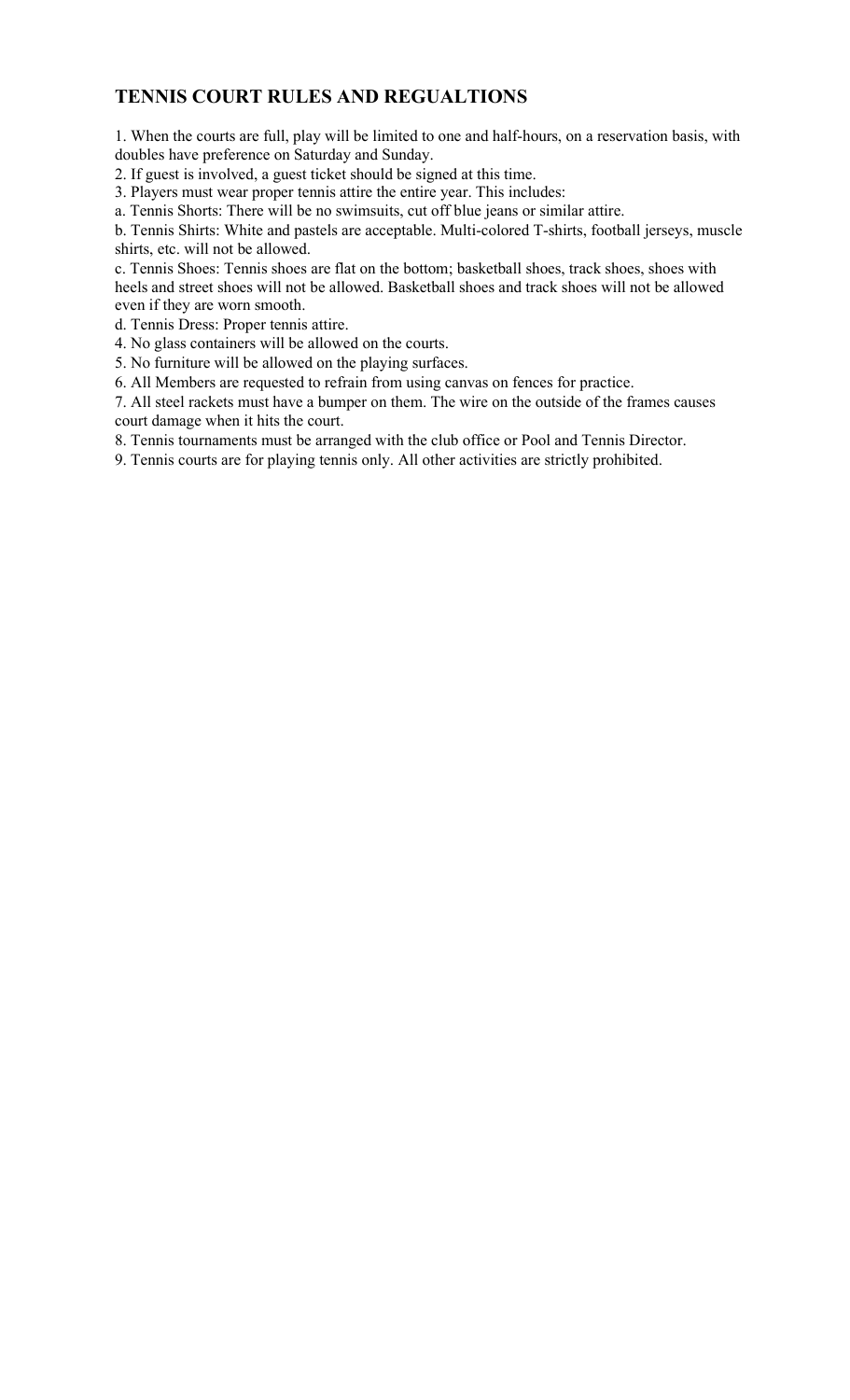## RULES INFRACTION COMMITTEE POLICY

All rules of Maumelle Country Club will be enforced and all violations will be handled in a fair and consistent manner as follows:

### MINOR RULE INFRACTIONS

FIRST OFFENSE: A warning letter will be sent informing the Member of their rule infraction and informing them of the consequences for further minor violations. SECOND OFFENSE: The Infraction Committee will recommend to the Board of Directors that a fine of \$25.00 be levied. (The second offense doesn't need to be the same rule violation as the first offense to be fined.) EXCEPTION: If the prior minor rule infraction is six months or older, the Committee will issue a warning letter under the first offense rule. THIRD OFFENSE: The Infraction Committee will recommend to the Board of Directors that a fine of \$50.00 be levied. EXCEPTION: If the prior minor rule infraction is nine months or older, the Committee will issue a warning letter under the first offense rule. FOURTH OFFENSE: The Infraction Committee will recommend to the Board of Directors that a suspension of thirty (30) days be levied. (This will not relieve the person from paying their monthly dues or minimum charge. They or their family will not be allowed to be on the grounds of Maumelle Country Club until such suspension has passed). EXCEPTION: If the prior minor rule infraction is one year or older, the Committee will issue a warning letter under the first offense rule.

### MAJOR RULE INFRACTIONS

GENERAL CLUBHOUSE AND GROUND RULES "ANY MEMBER WHO FAILS TO CONDUCT THEMSELF IN A GENTLEMANLY OR LADYLIKE FASHION WILL BE SUBJECT TO THE SEVEREST OF PENALTIES AS IMPOSED BY THE BOARD OF DIRECTORS, INCLUDING PERMANENT SUSPENSION, DEPENDING UPON THE GRAVITY OF THE CHARGE."

### FIGHTING:

FIRST OFFENSE: Automatic suspension for all parties involved (thirty days to six months). SECOND OFFENSE: Automatic loss of Membership.

### DESTRUCTION OF PROPERTY:

FIRST OFFENSE: Automatic suspension for all parties involved (thirty days to six months) and a fine equal to the cost of repairing the damaged property.

SECOND OFFENSE: Automatic loss of Membership and a fine equal to the cost of repairing the damaged property.

### RULES AND REGULATIONS GOVERNING MEMBERSHIPS